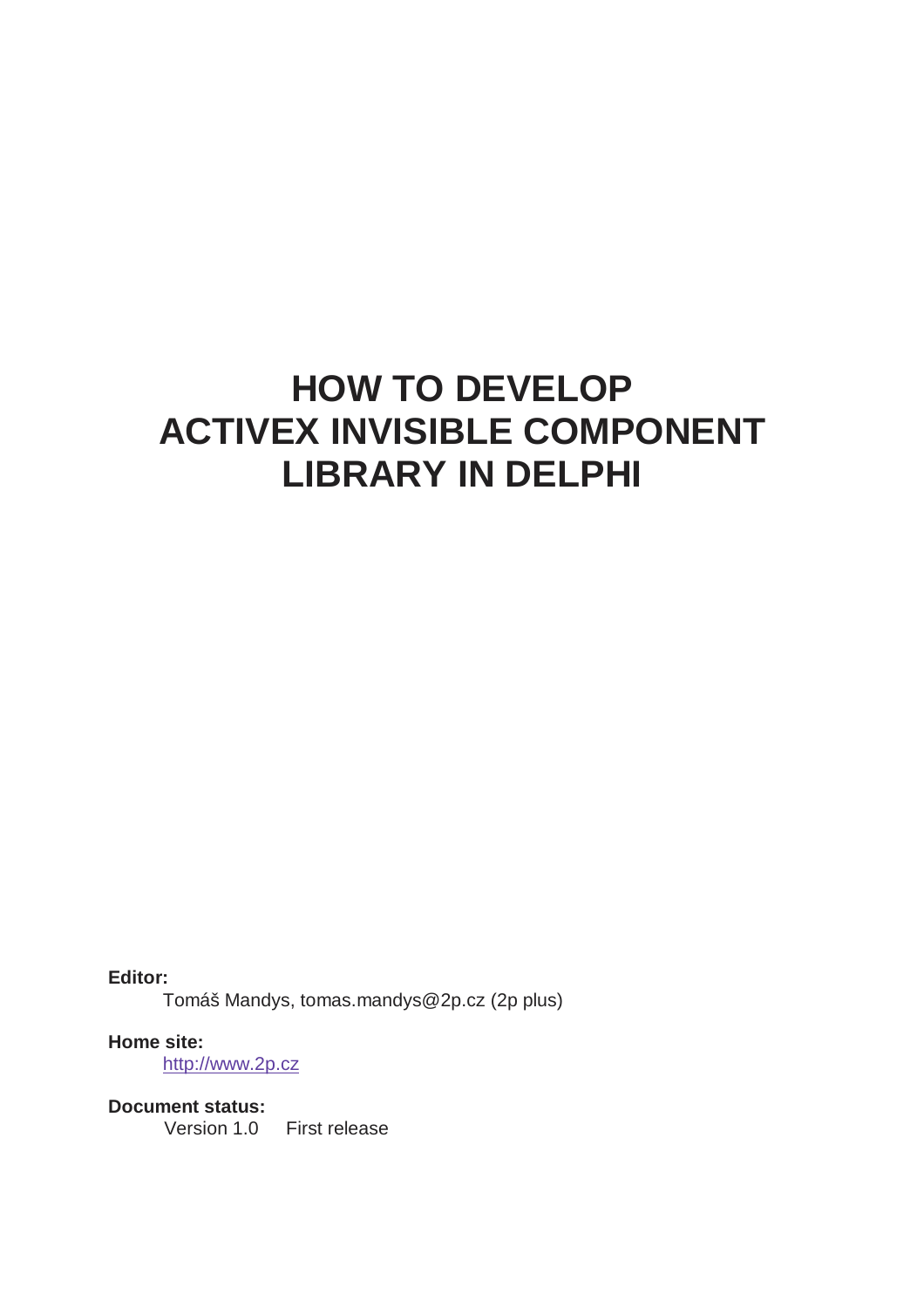### **Table of Contents**

#### **Disclaimer**

The information of this document is provided , "AS IS', with no warranties whatsoever, excluding in particular any warranty of merchantability, fitness for any particular purpose, or any warranty otherwise arising out of any proposal, specification, or sample. This document is provided for information purposes only.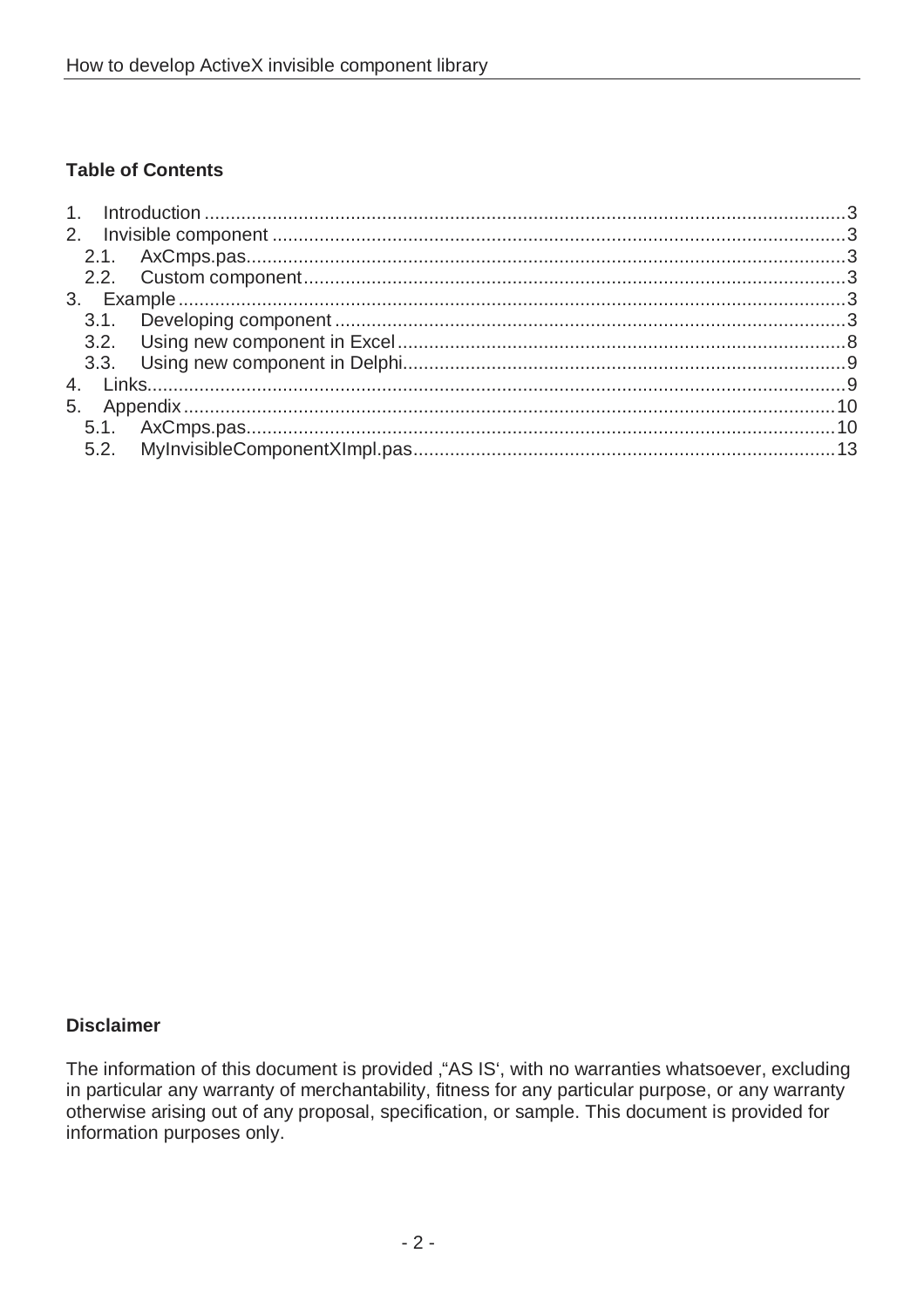# **1. Introduction**

Delphi support developing ActiveX libraries using TActiveXControl class that defines the core behavior and interfaces required of an ActiveX control and connects that behavior to any VCL control derived from TWinControl. This allows the control to be embedded in any ActiveX container, including Internet Explorer, Visual Basic, PowerBuilder, Paradox, Borland C++, IntraBuilder and, of course, Delphi. ActiveX has typical OCX extension and must be registered using regsvr32.

But custom class must be descendant of a TWinControl and it means that implemented component is a visible control in both design and run-time. But not all components should be visible – in Delphi terminology controls - all the time. Do many examples of invisible components exist – timers, communication components, database connectors, loggers, protocol implementation, etc.

Let's demonstrate how to develop invisible ActiveX components.

# **2. Invisible component**

The typical invisible component should be indicated on a design form as an icon or bitmap and totally hidden in run-time.

We have developed AxCmps.pas unit that is equivalent of common AxCtrls.pas unit.

## **2.1. AxCmps.pas**

The main class TActiveXComponent is descendant of TActiveXControl and overrides some behavior. First is defined special TActiveXComponentControl that server visual indication of a component in design time. In run-time is sleeping behind the scene. The key property of the ActiveXComponentControl is BitmapId that references a component icon that appears on the design form.

TActiveXComponent has assigned one TActiveXComponentControl instance and controls it – hides it if run-time mode is recognized and shows it if design time is recognized. Such behavior was not easy to implement since Microsoft IDE (Visual Basic, Visual Basic for Application, etc.) and Delphi IDE behaves partially differently when manipulation with ActiveX library and a thing that works perfectly in Delphi does not work in VB.

## **2.2. Custom component**

Custom component will be descendant of TActiveXComponent and will implement a custom interface. Interface is defined in Delphi using Type Library editor TLB.

# **3. Example**

## **3.1. Developing component**

Let's say that you want create TStringList reusable as ActiveX component in OCX library.

1. run Delphi IDE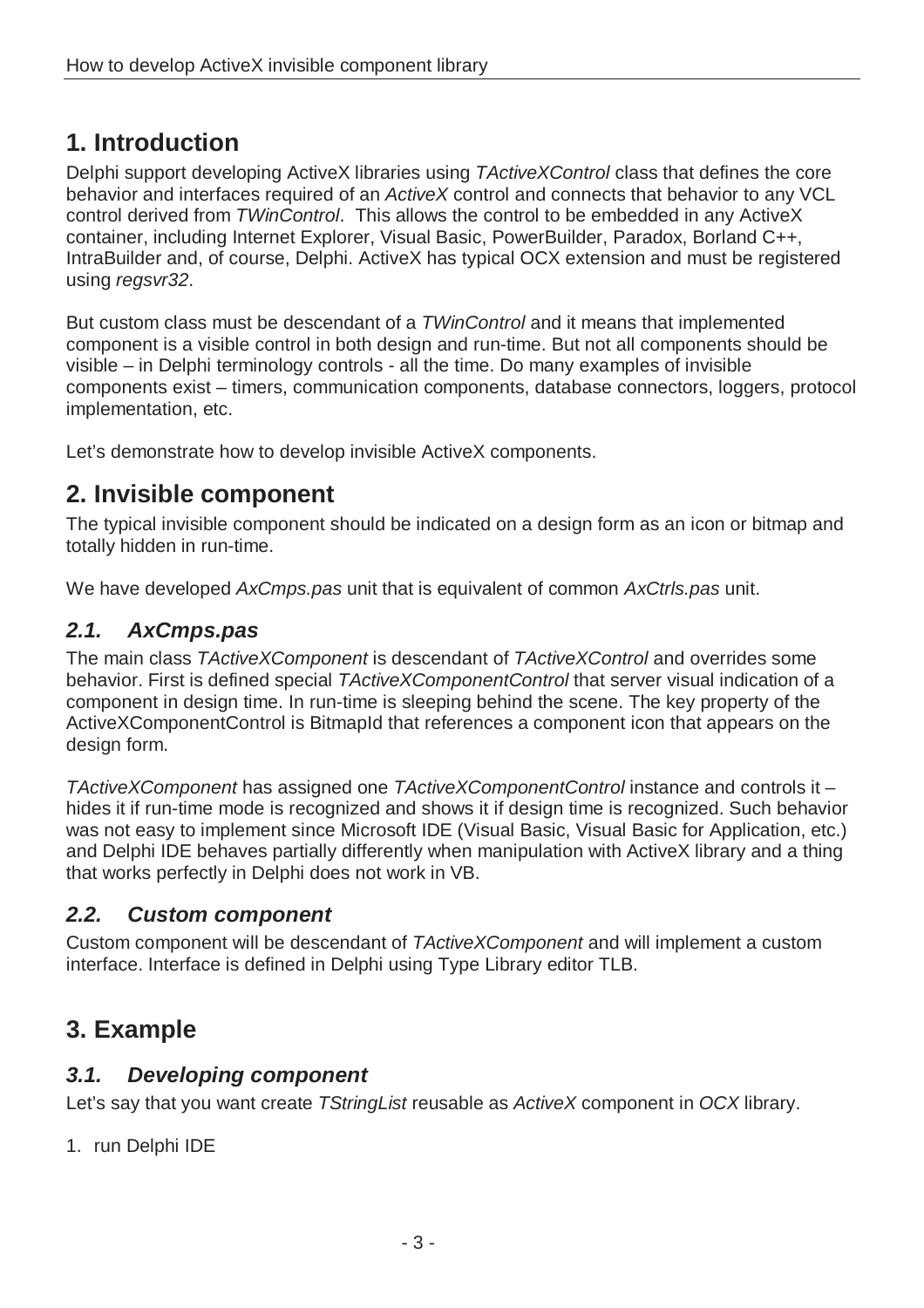- 2. change language of type library to "Pascal" if you prefer it to "IDL" (Tools/Environment options/Type library/Language)
- 3. create new project ActiveX library (File/New/ActiveX/ActiveX library)

| New Items    |                      |                                               |                    |               |                         | ×             |
|--------------|----------------------|-----------------------------------------------|--------------------|---------------|-------------------------|---------------|
| Projects     | WebServices          |                                               | <b>Business</b>    | WebSnap       |                         | Web Documents |
| <b>New</b>   | ActiveX              | Multitier                                     |                    | EurotelM2MX   | Forms                   | Dialogs       |
|              |                      |                                               |                    |               |                         |               |
| Active Form  | Object               | Active Server ActiveX Control ActiveX Library |                    |               | Automation<br>Object    |               |
|              |                      |                                               |                    |               |                         |               |
| COM Object   | COM+ Event<br>Object |                                               | COM+<br>Subscripti | Property Page | Transactional<br>Object |               |
| Type Library |                      |                                               |                    |               |                         |               |
|              |                      |                                               |                    |               |                         |               |
| $O$ Copy     | O Inherit O Use      |                                               |                    |               |                         |               |
|              |                      |                                               | ОК                 |               | Cancel                  | Help          |

Save project for example as "MyInvisibleComponentXLibrary"

4. add new ActiveX control (File/New/ActiveX/ActiveX control)

| <b>7</b> New Items<br>$\mathbf{x}$                                                                                                                                     | $\vert x \vert$<br><b>ActiveX Control Wizard</b>            |
|------------------------------------------------------------------------------------------------------------------------------------------------------------------------|-------------------------------------------------------------|
| <b>Business</b><br>WebSnap<br>Web Documents<br><b>WebServices</b><br>Projects<br>ActiveX<br>Multitier<br>MylnvisibleComponentLibrary<br>Dialogs<br><b>New</b><br>Forms | TEdit [StdCtrls]<br>VCL Class Name:                         |
| 美好<br>67<br>- X                                                                                                                                                        | MylnvisibleComponentX<br>New ActiveX Name:                  |
| ActiveX Control: ActiveX Library<br>Active Form<br>Active Server<br>Automation<br>Object<br>Object                                                                     | MylnvisibleComponentXImpl.pas<br>Implementation Unit:       |
| in.<br>-Ę                                                                                                                                                              | MylnvisibleComponentXLibrary<br>Project Name:               |
| Property Page<br>COM Object<br>COM+ Event<br>COM+<br>Transactional                                                                                                     | Both<br>Threading Model:                                    |
| Subscripti<br>Object<br>Object                                                                                                                                         | ActiveX Control Options                                     |
| S.                                                                                                                                                                     | $\triangleright$ Make Control Licensed<br>Include About Box |
| Type Library                                                                                                                                                           | $\triangleright$ Include Version Information                |
|                                                                                                                                                                        | OK<br>Help<br>Cancel                                        |
| O Inherit O Use<br>$O$ Copy                                                                                                                                            |                                                             |
| <b>OK</b><br>Help<br>Cancel                                                                                                                                            |                                                             |

- select any "VCL Class Name", you will change it directly in IDE later
- enter your new component name in "New ActiveX Name"
- enter your "Implementation unit" name
- if you want license your library via .LIC file check "Make control licensed"
- "Include version information" enable to insert "Project/Options/Version info" to library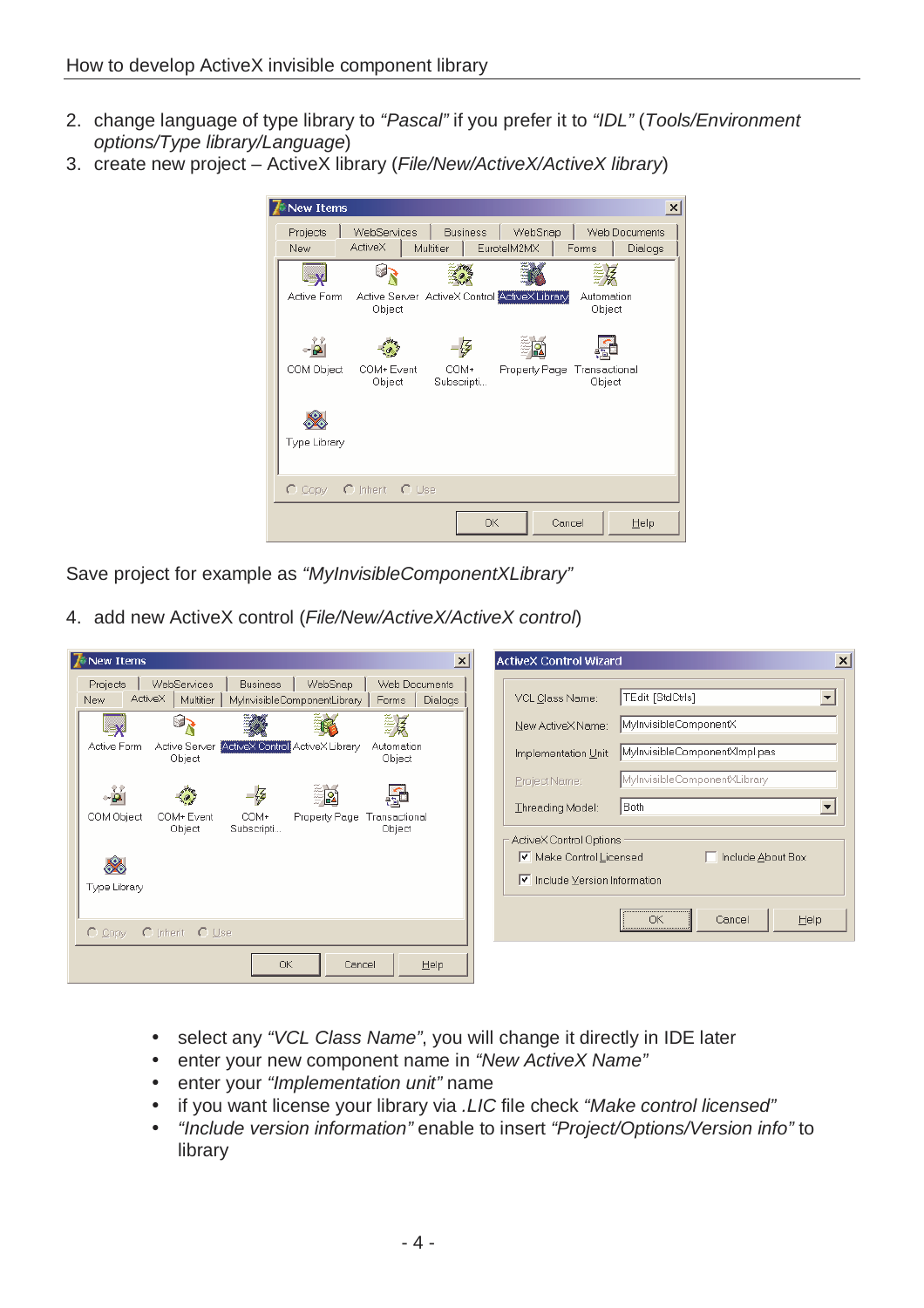Delphi wizard prepares type library and skeleton of new class implementation.

| oo MyInvisibleComponentLibrary.tlb                                                                                                                                                                                                                                                                                                                                                                                                     |                                                                                                                                                |                                                                                                                                      |  |  |  |  |
|----------------------------------------------------------------------------------------------------------------------------------------------------------------------------------------------------------------------------------------------------------------------------------------------------------------------------------------------------------------------------------------------------------------------------------------|------------------------------------------------------------------------------------------------------------------------------------------------|--------------------------------------------------------------------------------------------------------------------------------------|--|--|--|--|
| ◈♣ለ▶◈◈◈∥♪◈▾▏▨                                                                                                                                                                                                                                                                                                                                                                                                                          | 齏<br>蟠<br>đΦ                                                                                                                                   |                                                                                                                                      |  |  |  |  |
| □ « MylnvisibleComponentLibrary<br>由→ ● IMyInvisibleComponenttX<br>白 – ♥ IMyInvisibleComponenttXEvents<br>…… ♦ OnChange<br>— ♣⊪ OnClick<br>- � OnDblClick<br><del>i</del> OnKeyPress ⊕<br>MylnvisibleComponenttX<br><b>A</b> TxBevelCut<br>中一<br>$\spadesuit$ TxBevelKind<br>中<br>TxBorderStyle<br>围<br><b>TxEditCharCase</b><br>中<br>TxDragMode<br>庙<br><b>▲ TxlmeMode</b><br>$\overline{+}$<br><b>E</b> TxMouseButton<br>PPUserType1 | Attributes   Uses<br>Name:<br>GUID:<br>Version:<br>LCID:<br>:Help<br>Help String:<br>Help Context:<br>Help String Context:<br>Help String DLL: | Flags<br>Text<br>MylnvisibleComponentLibrary<br>{A4AC8EA4-AEEC-4254-B264-A7F370D935F5}<br>1.0<br>MylnvisibleComponentLibrary Library |  |  |  |  |
|                                                                                                                                                                                                                                                                                                                                                                                                                                        |                                                                                                                                                |                                                                                                                                      |  |  |  |  |

5. Open type library visual editor and remove all obsolete methods, properties, enumerations introduces for TEdit class.

| MyInvisibleComponentLibrary.tlb                                                                                             |                                                                                                                                                                                                                                                                                                               | $ \Box$ $\times$ |
|-----------------------------------------------------------------------------------------------------------------------------|---------------------------------------------------------------------------------------------------------------------------------------------------------------------------------------------------------------------------------------------------------------------------------------------------------------|------------------|
| 90010000000                                                                                                                 | 通<br>◙<br>[酯]<br>44                                                                                                                                                                                                                                                                                           |                  |
| □ · MylnvisibleComponentLibrary<br>MylnvisibleComponenttX<br>◆ IMyInvisibleComponenttXEvents<br>MylnvisibleComponenttX<br>▶ | Attributes   Uses<br>Flags<br>$ $ Text<br>MylnvisibleComponentLibrary<br>Name:<br>{A4AC8EA4-AEEC-4254-B264-A7F370D935F5}<br>GUID:<br> 1.0 <br>$Y$ ersion:<br>LCID:<br>Help-<br>MylnvisibleComponentLibrary Library<br>Help String:<br>Help Context:<br>Help String Context:<br>Help String DLL:<br>Help File: |                  |
| Modified                                                                                                                    |                                                                                                                                                                                                                                                                                                               |                  |

Add properties, methods and events that you need publish in ActiveX component. Note that for TString use IStrings and for string use WideString.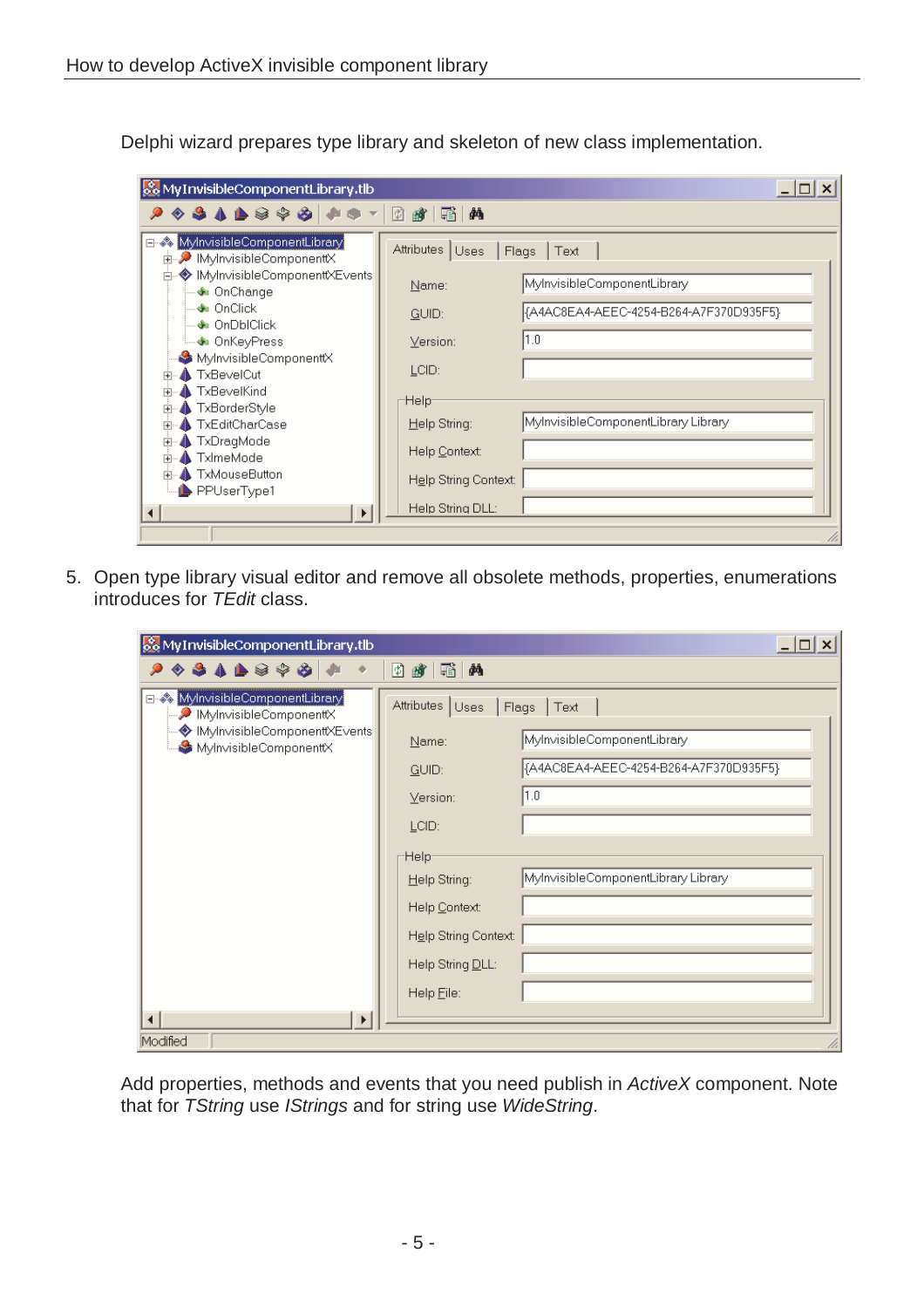| & MyInvisibleComponentXLibrary.tlb                                |                      | $\times$                               |
|-------------------------------------------------------------------|----------------------|----------------------------------------|
| , ♦ ♦ ♦ ♦ ♦ ♦ ♦ ♦ ♦ ♦ ♦ ♦ ♦ ♦                                     | 44<br>蟠              |                                        |
| ⊟- Stephalistic Component XLibrary<br>d- • IMylnvisibleComponentX | Attributes Uses      | Flags   Text                           |
| <b>C</b> Params<br><b>Params</b>                                  | Name:                | MylnvisibleComponentXLibrary           |
| ∙ GetParam<br>…∲∎ SetParam                                        | GUID:                | {3D5CF7C8-CDFE-4B17-85BB-994B20F5B7F7} |
| CastErrorStr                                                      | $Y$ ersion:          | 1.0                                    |
| - <mark>⊕</mark> ⊪ Delete<br>◆ IMyInvisibleComponentXEvents       | LCID:                |                                        |
| ं… ♦ OnChange<br>MylnvisibleComponentX                            | :Help                |                                        |
|                                                                   | Help String:         | MylnvisibleComponenXtLibrary Library   |
|                                                                   | Help Context:        |                                        |
|                                                                   | Help String Context: |                                        |
|                                                                   | Help String DLL:     |                                        |
|                                                                   | Help File:           |                                        |
|                                                                   |                      |                                        |
|                                                                   |                      |                                        |

- 6. Delete obsolete methods from skeleton "MyInvisibleComponentXImpl", probably all methods except FEvents, DefinePropertyPages, EventSinkChanged, InitializeControl.
- 7. Add AxCmps and MyInvisibleComponent to interface clause.
- 8. Change TMyInvisibleComponentX ancestor from TActiveXControl to TActiveXComponent that implements all visible features, i.e. in design time appears as icon, in run-time is hidden.

TMyInvisibleComponentX = class(TActiveXComponent, IMyInvisibleComponentX)

9. Add FMyInvisibleComponent of TMyInvisibleComponent to private section of TMyInvisibleComponentX declaration. Declare all methods to implement IMyInvisibleComponentX interface and events for IMyInvisibleComponentXEvents.

Note that for IStrings use GetOleStrings and SetOleStrings procedures. It seems that ActiveX library compiled using Delphi have problem if an exception is raised in library. I observed that it is better safe all code to try expect statement, return result code and make LastErrorStr property to publish reason of exception (see Delete function implementation).

- 10. Override TMyInvisibleComponentX. InitializeControl to initialize properties.
- 11. Override TMyInvisibleComponentX.DefinePropertyPages to assign special purpose property editor (for IStrings type).
- 12. Change initialization section TActiveXControlFactory to TActiveXComponentFactory and remove "TEdit" parameter.
- 13. Edit project properties, advertise version, developer, copyright etc.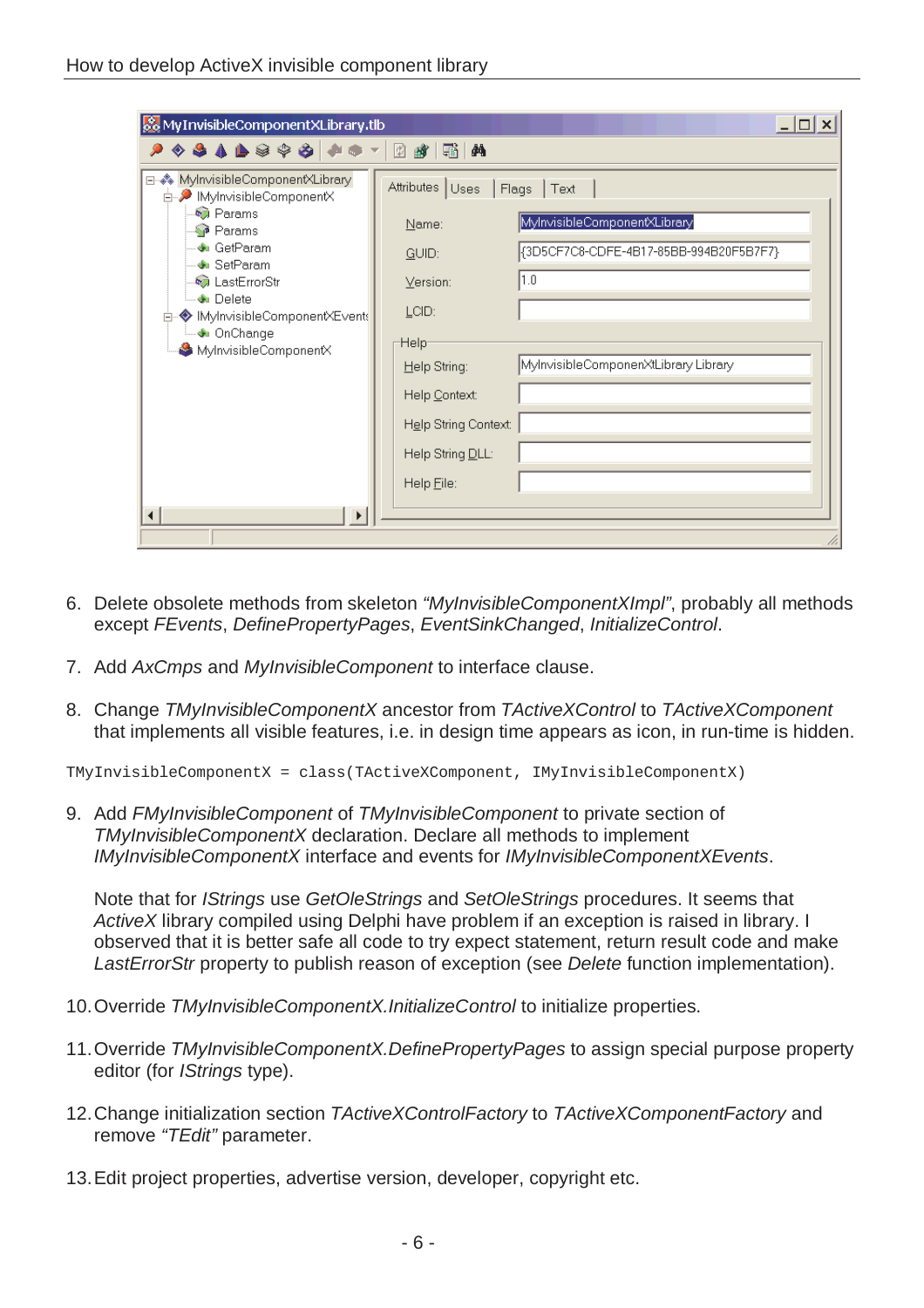| Application                                                                                                                                                                                                                                                                                                                                                                  | Compiler         | Compiler Messages | Linker |  |  |
|------------------------------------------------------------------------------------------------------------------------------------------------------------------------------------------------------------------------------------------------------------------------------------------------------------------------------------------------------------------------------|------------------|-------------------|--------|--|--|
| Version Info<br>Directories/Conditionals<br>Packages<br>Iv Include version information in project<br>Module version number<br>Minor version<br>Release<br><b>Build</b><br>Major version <b>Ma</b><br>l1<br>lo<br>lo<br>lo.<br>Auto-increment build number<br>Module attributes<br>Language<br>Locale ID: \$0425<br>$\mathop{\mathsf{Debug}}\nolimits$ build<br>Special build |                  |                   |        |  |  |
| Private build<br>$Pre$ -release $\Box$<br>English (USA)<br>l⊻ dil                                                                                                                                                                                                                                                                                                            |                  |                   |        |  |  |
|                                                                                                                                                                                                                                                                                                                                                                              |                  |                   |        |  |  |
| Key                                                                                                                                                                                                                                                                                                                                                                          | Value            |                   |        |  |  |
| CompanyName                                                                                                                                                                                                                                                                                                                                                                  | MyCompany        |                   |        |  |  |
| FileDescription                                                                                                                                                                                                                                                                                                                                                              |                  |                   |        |  |  |
| FileVersion                                                                                                                                                                                                                                                                                                                                                                  | 1000             |                   |        |  |  |
| InternalName<br>LegalCopyright                                                                                                                                                                                                                                                                                                                                               | Copyright (c) by |                   |        |  |  |

14. Edit "MyInvisibleComponentXLibrary.res" resource (using ImageEditor for example) containing bitmap identified by ID number or modify existing one. Add line Control. BitmapId: =ID to *InitializeControl* method where *ID* is bitmap identifier in resource, default value is "1". Size of bitmap 26x26 pixels is expected. Note that I have in my Delphi 5 Project/Resources menu item but similar item is missing in Delphi7 – maybe it's a hack. Using this command you can add bitmap directly in IDE. External resource file must linked to library using {\$R file} directive.

| <b>Project Resources</b> |  |
|--------------------------|--|
| 뤫 EMIX.res               |  |
| 白·● VERSIONINFO          |  |
| $-1$ 1                   |  |
| é⊹⊜a ICON                |  |
| an MAINICON              |  |
| ó-⊜a BITMAP              |  |
| -91                      |  |
| 392 byte(s)              |  |

| MyInvisibleComponentXLibrary.res |  |
|----------------------------------|--|
| ⊟⊹Contents                       |  |
| ≐- Icon                          |  |
| <b>MAINICON</b>                  |  |
| 白· Bitmap                        |  |
|                                  |  |
| 白 Version                        |  |
| i 1                              |  |
|                                  |  |

15. If you need use ActiveX library also in Delphi IDE you should change also \*\_TLB.PAS.

Add OleCmps to interface uses section and change ancestor of TMyInvisibleComponentX from TOleControl to TOleComponent – it's hack that hides obsolete methods of TControl class in property editor.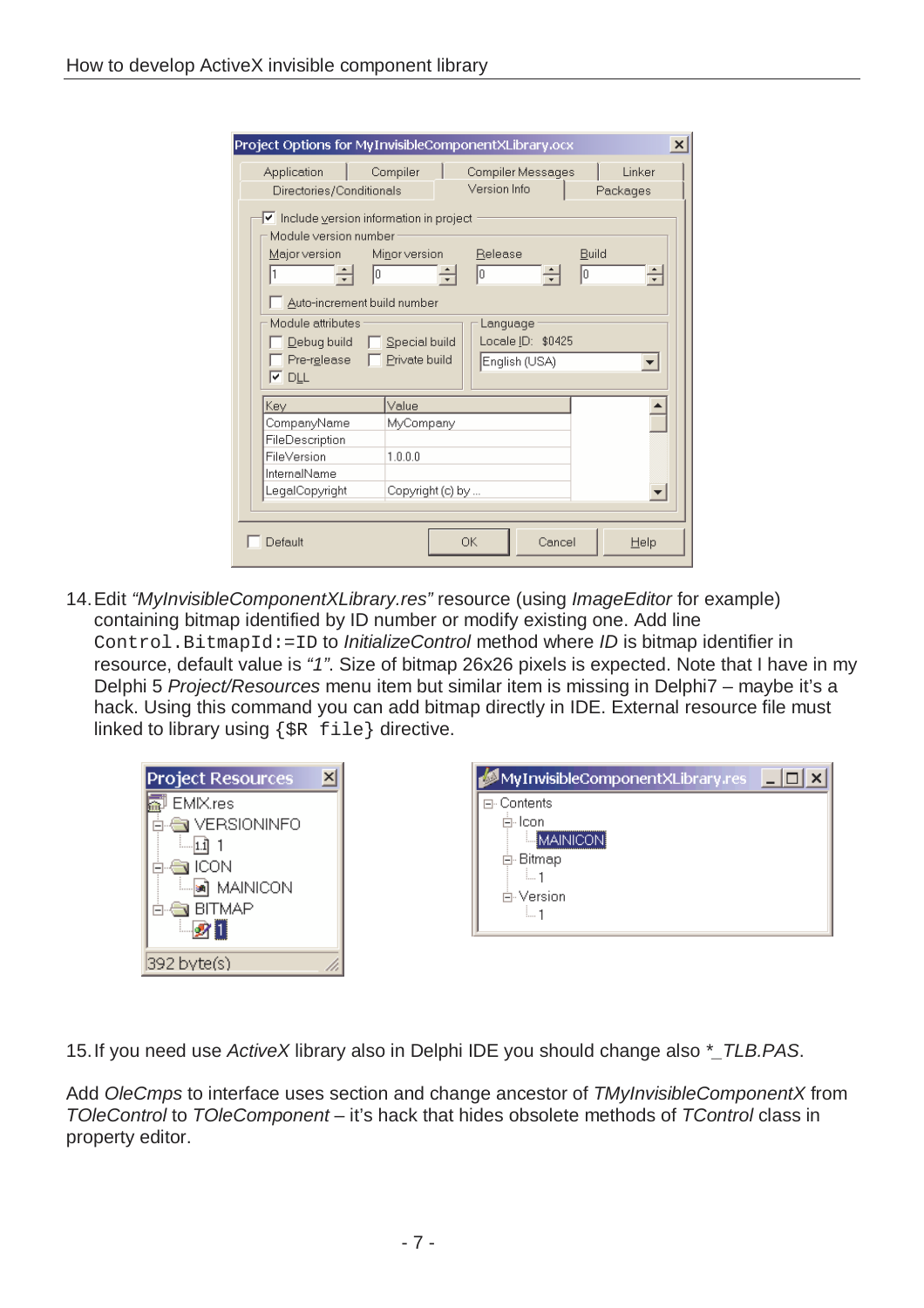Warning: \* TLB.PAS is generated by IDE when saving type library so changes made manually are overwritten.

TMyInvisibleComponentX = class(TOleComponent)

- 16. Ensure that license key in .LIC file is the same as license string passed in initialization section of TMyInvisibleComponentXImpl to TActiveXComponentFactory.Create. If not the same then the component is unable successfully place on a form.
- 17. Register library using regsvr32 utility

Regsvr32 MyInvisibleComponentXLibrary.ocx

## **3.2. Using new component in Excel**

- 1. Open Microsoft Excel
- 2. Show Control tools toolbar (right click at any toolbar and check "Control tools")
- 3. Click "Add control"
- 4. Select "MyInvisibleComponentXLibrary.ocx"



5. Place MyInvisibleComponentX to sheet

| Soubor Úpravy Zobrazit Vložit Formát Nástroje Data Quicksheet Okno Nápověda<br>$\Box \quad \text{B} \quad \Box \quad \Sigma = \Box \quad \text{Doplikky modelu COM}$<br>/ 0   三三三国图 % 00 高兴<br>Ê.<br>B<br>the the table of the path victory edet se zmenami Ukonot revizi<br>k =VLOŽENÍ("MyInvisibleComponentXLibrary.MyInvisibleComponentX";"")<br>A<br><b>Property Pages</b><br><b>Properties</b><br>$\vert x \vert$<br>$\mathbf{1}$<br>$O(1 + x)$<br>MyInvisibleCom MyInvisibleComp -<br><b>Strings</b><br>MP<br>$\overline{2}$<br>Alphabetic Categorized<br>Property Name:<br>Params<br>Clear<br>3<br>5<br>$\overline{\phantom{a}}$<br>(Custom)<br>4<br>$\overline{\triangledown}$ [ab]<br>MyInvisibleComponentX1<br>(Name)<br>5<br>$\Box$ $\odot$<br>AutoLoad<br>False<br>6<br><b>EN EN</b><br>Enabled<br>True<br>$\overline{7}$<br>15,6<br>Height<br>큰 회<br>$\overline{8}$<br>Left<br>12,6<br>릪<br>$\mathbf{A}$ | Nápověda                  |
|-----------------------------------------------------------------------------------------------------------------------------------------------------------------------------------------------------------------------------------------------------------------------------------------------------------------------------------------------------------------------------------------------------------------------------------------------------------------------------------------------------------------------------------------------------------------------------------------------------------------------------------------------------------------------------------------------------------------------------------------------------------------------------------------------------------------------------------------------------------------------------------------------------------------------|---------------------------|
|                                                                                                                                                                                                                                                                                                                                                                                                                                                                                                                                                                                                                                                                                                                                                                                                                                                                                                                       |                           |
|                                                                                                                                                                                                                                                                                                                                                                                                                                                                                                                                                                                                                                                                                                                                                                                                                                                                                                                       |                           |
|                                                                                                                                                                                                                                                                                                                                                                                                                                                                                                                                                                                                                                                                                                                                                                                                                                                                                                                       |                           |
|                                                                                                                                                                                                                                                                                                                                                                                                                                                                                                                                                                                                                                                                                                                                                                                                                                                                                                                       |                           |
|                                                                                                                                                                                                                                                                                                                                                                                                                                                                                                                                                                                                                                                                                                                                                                                                                                                                                                                       |                           |
|                                                                                                                                                                                                                                                                                                                                                                                                                                                                                                                                                                                                                                                                                                                                                                                                                                                                                                                       | $\boldsymbol{\mathsf{x}}$ |
|                                                                                                                                                                                                                                                                                                                                                                                                                                                                                                                                                                                                                                                                                                                                                                                                                                                                                                                       |                           |
|                                                                                                                                                                                                                                                                                                                                                                                                                                                                                                                                                                                                                                                                                                                                                                                                                                                                                                                       |                           |
|                                                                                                                                                                                                                                                                                                                                                                                                                                                                                                                                                                                                                                                                                                                                                                                                                                                                                                                       |                           |
|                                                                                                                                                                                                                                                                                                                                                                                                                                                                                                                                                                                                                                                                                                                                                                                                                                                                                                                       |                           |
|                                                                                                                                                                                                                                                                                                                                                                                                                                                                                                                                                                                                                                                                                                                                                                                                                                                                                                                       |                           |
|                                                                                                                                                                                                                                                                                                                                                                                                                                                                                                                                                                                                                                                                                                                                                                                                                                                                                                                       |                           |
|                                                                                                                                                                                                                                                                                                                                                                                                                                                                                                                                                                                                                                                                                                                                                                                                                                                                                                                       |                           |
|                                                                                                                                                                                                                                                                                                                                                                                                                                                                                                                                                                                                                                                                                                                                                                                                                                                                                                                       |                           |
| 9<br>Locked<br>True                                                                                                                                                                                                                                                                                                                                                                                                                                                                                                                                                                                                                                                                                                                                                                                                                                                                                                   |                           |
| 癸<br>$\mathbb{R}$<br>Placement <sub>2</sub><br>10                                                                                                                                                                                                                                                                                                                                                                                                                                                                                                                                                                                                                                                                                                                                                                                                                                                                     |                           |
| <press ctrl-enter="" for="" line="" new=""><br/>PrintObject True<br/>8.8000<br/>11</press>                                                                                                                                                                                                                                                                                                                                                                                                                                                                                                                                                                                                                                                                                                                                                                                                                            |                           |
| Shadow<br>False<br>12<br>000                                                                                                                                                                                                                                                                                                                                                                                                                                                                                                                                                                                                                                                                                                                                                                                                                                                                                          |                           |
| 135,6<br>Top                                                                                                                                                                                                                                                                                                                                                                                                                                                                                                                                                                                                                                                                                                                                                                                                                                                                                                          |                           |
| 13<br>Visible<br>False<br>OK.<br>Storno                                                                                                                                                                                                                                                                                                                                                                                                                                                                                                                                                                                                                                                                                                                                                                                                                                                                               | Použit                    |
| 14<br>Width<br>15,6<br>15                                                                                                                                                                                                                                                                                                                                                                                                                                                                                                                                                                                                                                                                                                                                                                                                                                                                                             |                           |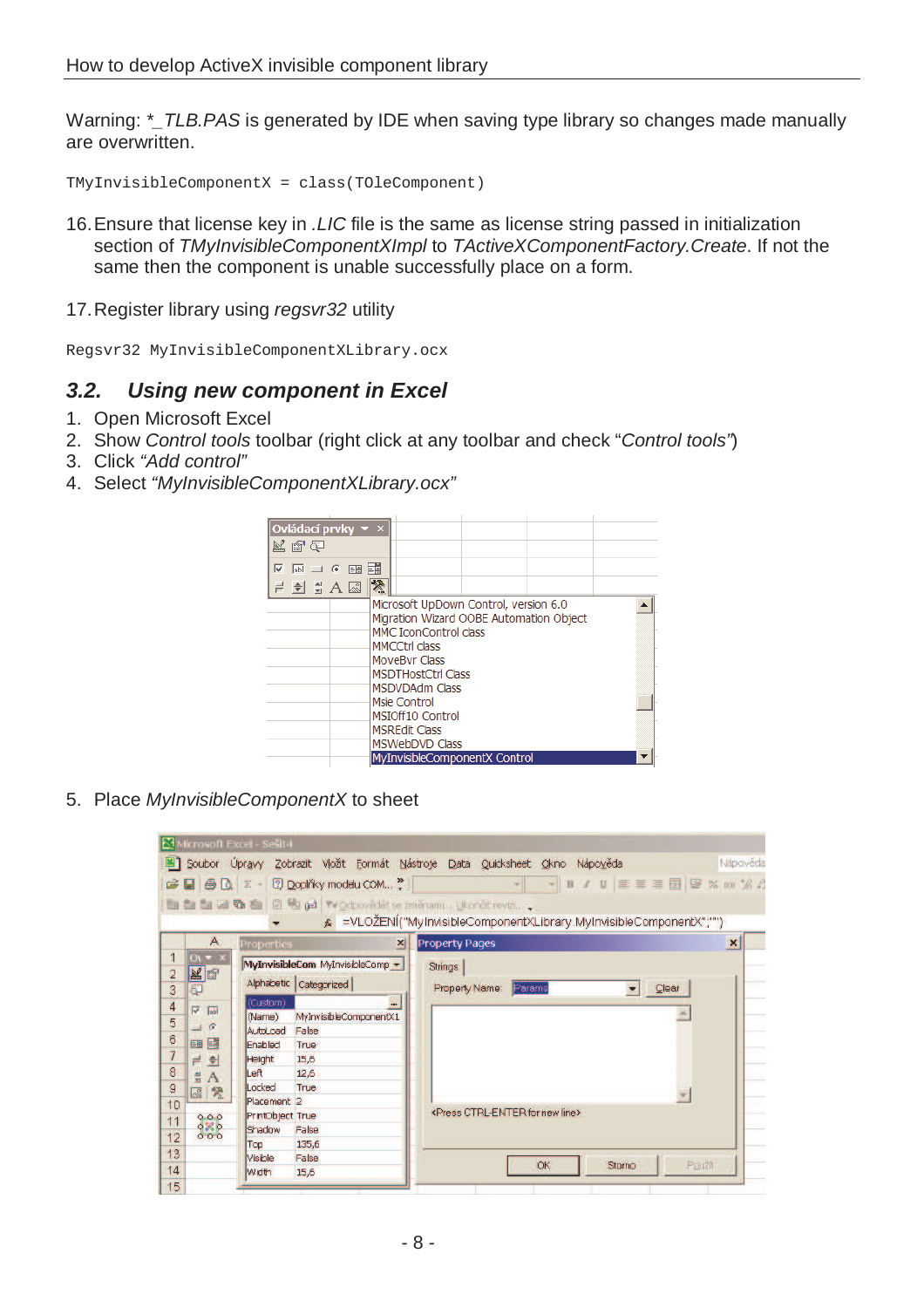# **3.3. Using new component in Delphi**

Create new package MyInvisibleComponentXLibrary.dpk containing MyInvisibleComponentXLibrary TLB and component resource MyInvisibleComponentXLibrary.dcr that contains 26x26 pixels bitmap named "MYINVISIBLECOMPONENTX".

Link resource using {\$R 'MYINVISIBLECOMPONENTX.dcr' } directive, compile and install.

| Package - MyInvisibleComponentXLibrary.dpk             |     |              |              |                                                             | × |
|--------------------------------------------------------|-----|--------------|--------------|-------------------------------------------------------------|---|
| 鷗<br>Compile                                           | Add | 63<br>Remove | m<br>Install | झ<br>Options                                                |   |
| Files                                                  |     |              | Path         |                                                             |   |
| Contains<br>口<br><b>Requires</b><br>Ėŀ<br>-- 图 VCL.dcp |     |              |              | L. A MYINVISIBLECOMPONENTX.dcr E:\Products\ActiveXComponent |   |

Now should appear your component at ActiveX palette tab. Assure that

OleCmps.TOleComponent is ancestor of class in TLB. If is not then change it manually and recompile package. If you plan use OleCmps in more packages create new package containing OleCmps and introduce name of this package to "requires" section.

requires OleCmps;

| Delphi 5 - MyInvisibleComponentXLibrary                                                                                                                  | Object Inspector, Project Manager                  |                     |
|----------------------------------------------------------------------------------------------------------------------------------------------------------|----------------------------------------------------|---------------------|
| File Edit Search View Project Run Component Database Tools Help                                                                                          | MylnvisibleComponentX1: TMylnvisibl <mark>▼</mark> | Ξ.                  |
| 8 . 8 0 9 6 6<br>Communication   ActiveX   Indy Clients   In<br>1、令国中国<br>$\mathbb{Z}$<br>$ \parallel$ $\parallel$ $\parallel$<br>$\widehat{\mathbf{H}}$ | Events<br>Properties                               |                     |
| 自行电论                                                                                                                                                     | OnChange                                           |                     |
| Object Inspector, Project Manager<br>$\overline{\mathsf{x}}$<br>Form1                                                                                    |                                                    |                     |
| g<br>MylnvisibleComponentX1: TMylnvisibl +<br>$\sigma$                                                                                                   |                                                    |                     |
| Properties Events                                                                                                                                        |                                                    | $\circ$<br>$\sigma$ |
| 24<br>Ѣ<br>Left<br>$\sigma$                                                                                                                              |                                                    |                     |
| o<br>MylnvisibleComponentX1<br>Name<br>ö                                                                                                                 |                                                    |                     |
| Taq                                                                                                                                                      |                                                    | ω                   |
| 24<br>Top<br><u>ା</u>                                                                                                                                    |                                                    | ω<br>ō              |
| $\sigma$<br>O                                                                                                                                            |                                                    | œ                   |

# **4. Links**

#### **http://support.microsoft.com/?kbid=238228**

HOWTO: Build an Office 2000 COM Add-In in Visual Basic

## **http://www.geocities.com/nafmis/FAQ/COMFAQ199907.html**

The most valuable info concerning invisible ActiveX library written in Delphi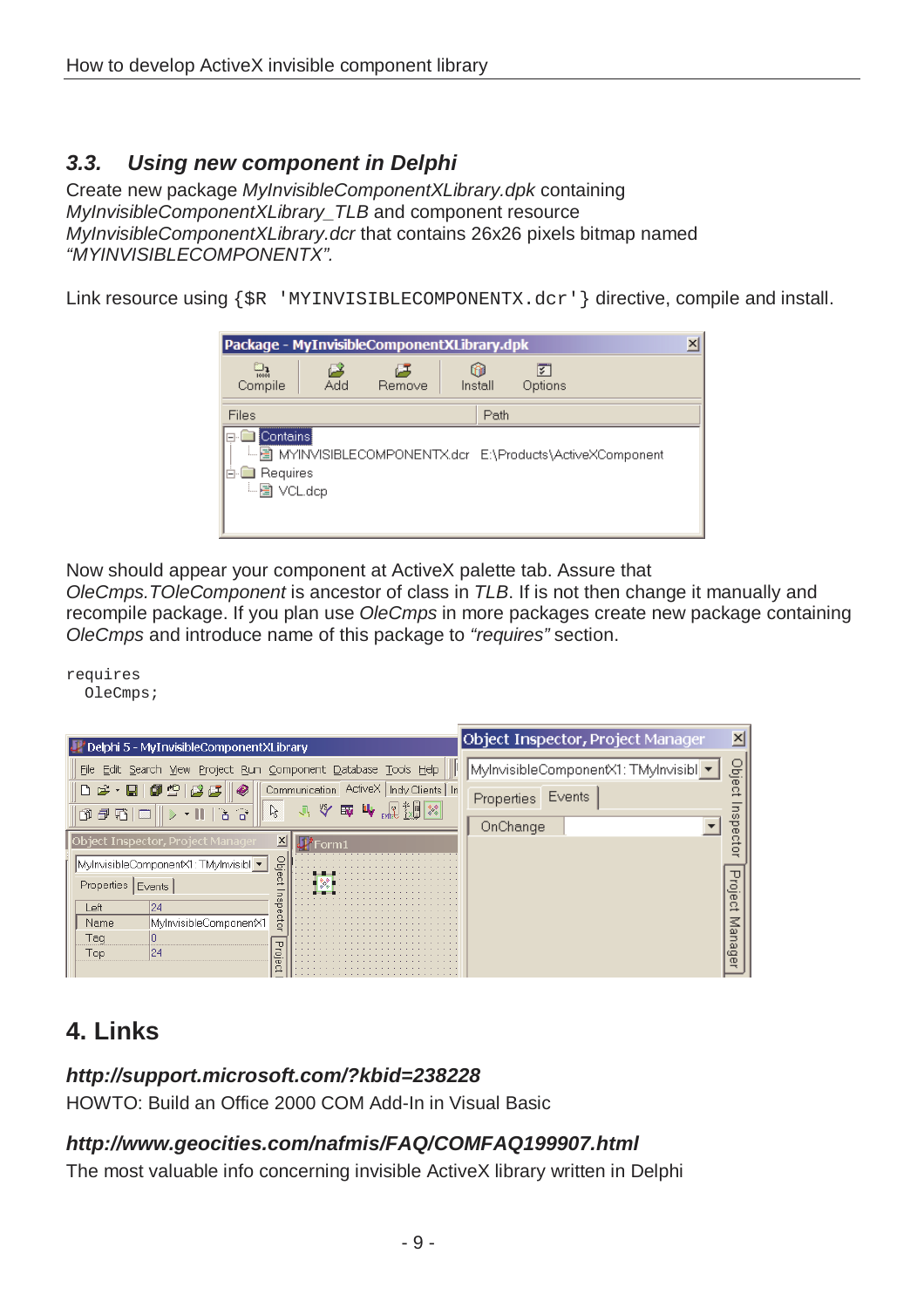## **http://www.2p.cz/download/**

Complete source code of demo application

# **5. Appendix**

# **5.1. AxCmps.pas**

```
unit AxCmps; 
interface 
1190c SysUtils, Classes, Controls, ActiveX, AxCtrls, {$IFDEF REGISTRATION}AxCtrlsReg, 
{$ENDIF}Windows, ComServ, ComObj, Graphics; 
type 
   TActiveXComponentControl = class; 
   TActiveXComponent = class(TActiveXControl, IOleControl) 
   private 
     fUserMode: WordBool; 
   protected 
     procedure ModeChanged; virtual; 
     procedure InitializeControl; override; 
     procedure ActiveXLoaded; virtual; 
     { IOleControl } 
     function GetControlInfo(var ci: TControlInfo): HResult; stdcall; 
     function OnMnemonic(msg: PMsg): HResult; stdcall; 
     function OnAmbientPropertyChange(dispid: TDispID): HResult; stdcall; 
    function FreezeEvents(bFreeze: BOOL): HResult; stdcall;
   public 
     property UserMode: WordBool read fUserMode; 
     procedure Initialize; override; 
   end; 
   TActiveXComponentControl = class(TCustomControl) 
   private 
     fBitmapId: Integer; 
     procedure SetRunTime(const Value: Boolean); 
     function GetRunTime: Boolean; 
   protected 
     procedure Paint; override; 
     procedure DesignPaint; virtual; 
   public 
     property BitmapId: Integer read fBitmapId write fBitmapId; 
     constructor Create(AOwner: TComponent); override; 
     property RunTime: Boolean read GetRunTime write SetRunTime; 
   end; 
   TActiveXComponentFactory = class({$IFDEF 
REGISTRATION}TRegActiveXControlFactory{$ELSE}TActiveXControlFactory{$ENDIF}) 
   public 
     constructor Create(ComServer: TComServerObject;
       ActiveXControlClass: TActiveXControlClass; 
       const ClassID: TGUID; 
       ToolboxBitmapID: Integer; const LicStr: string; MiscStatus: Integer; 
       ThreadingModel: TThreadingModel = tmSingle); 
   end;
```

```
implementation
```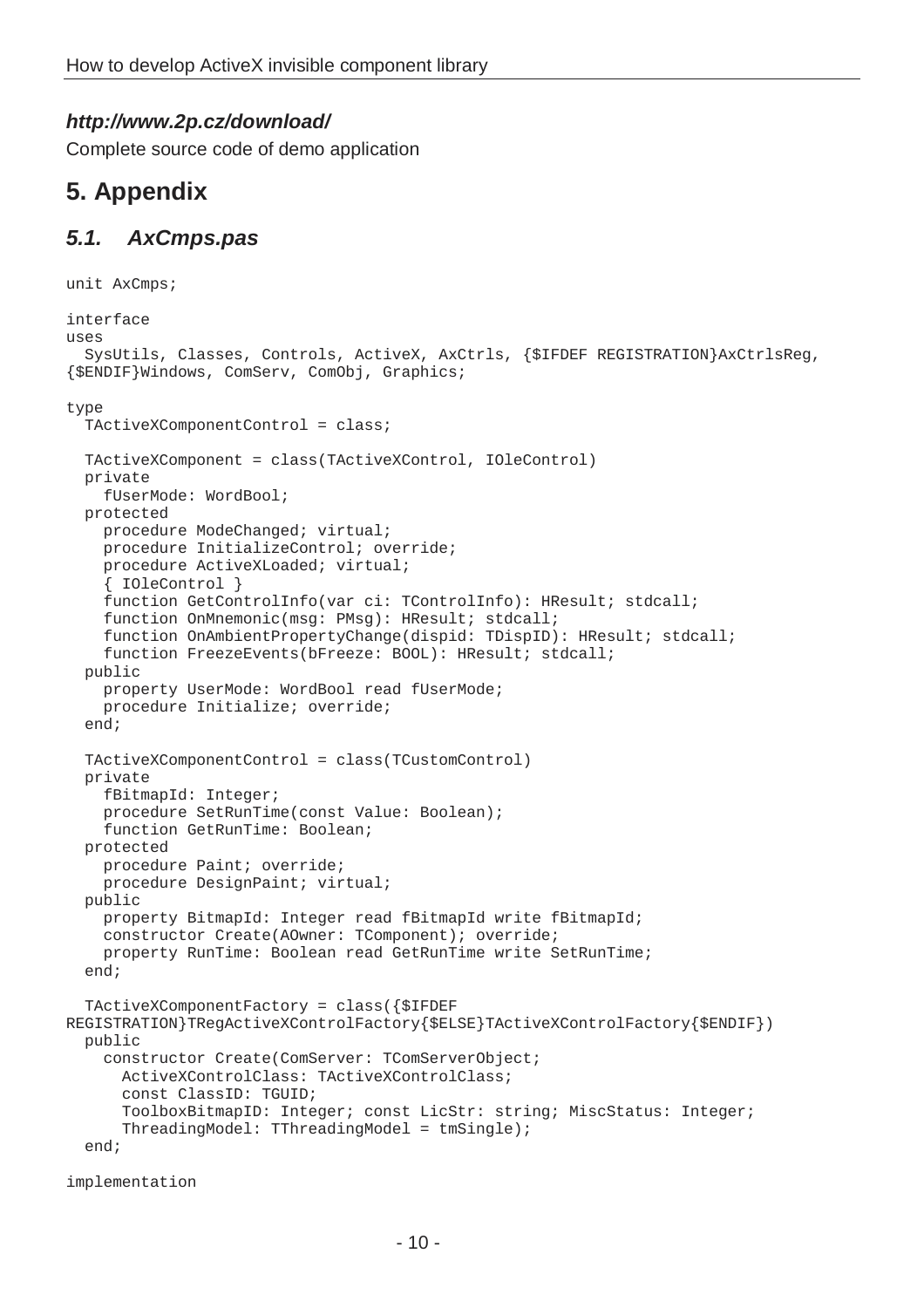```
{ TActiveXComponent } 
procedure TActiveXComponent.Initialize; 
begin 
   fUserMode:= True; // VB does not call OnAmbientPropertyChange, so it must be 
runtime default option 
   inherited; 
   ModeChanged; 
end; 
procedure TActiveXComponent.InitializeControl; 
begin 
   inherited; 
{ if (Control <> nil) and (Control is TActiveXComponentControl) then 
     TActiveXComponentControl(Control).BitmapId:= ; // default is 1 
//UpperCase(Self.ClassName); } 
end; 
procedure TActiveXComponent.ModeChanged;
begin 
   if (Control <> nil) and (Control is TActiveXComponentControl) then 
     begin 
       TActiveXComponentControl(Control).RunTime := fUserMode; 
     end; 
end; 
function TActiveXComponent.GetControlInfo(var ci: TControlInfo): HResult; 
begin 
   Result := inherited GetControlInfo(ci); 
end; 
function TActiveXComponent.OnMnemonic(msg: PMsg): HResult; 
begin 
  Result := inherited OnMnemonic(msq);
end; 
function TActiveXComponent.OnAmbientPropertyChange(
   dispid: TDispID): HResult; 
var 
   AD: IAmbientDispatch; 
begin 
   Result := inherited OnAmbientPropertyChange(dispid); 
   if (dispid = DISPID_UNKNOWN) or (dispid = DISPID_AMBIENT_USERMODE) then // called 
only by Delphi 
     if (ClientSite <> nil) and (ClientSite.QueryInterface(IAmbientDispatch, AD) = 
S OK) then
     begin 
       fUserMode:= AD.UserMode; 
       ModeChanged; 
     end; 
end; 
function TActiveXComponent.FreezeEvents(bFreeze: BOOL): HResult; 
begin 
  Result := inherited FreezeEvents(bFreeze);
   if not bFreeze then 
     ActiveXLoaded; // for VB - according 
http://www.geocities.com/nafmis/FAQ/COMFAQ199907.html 
end;
```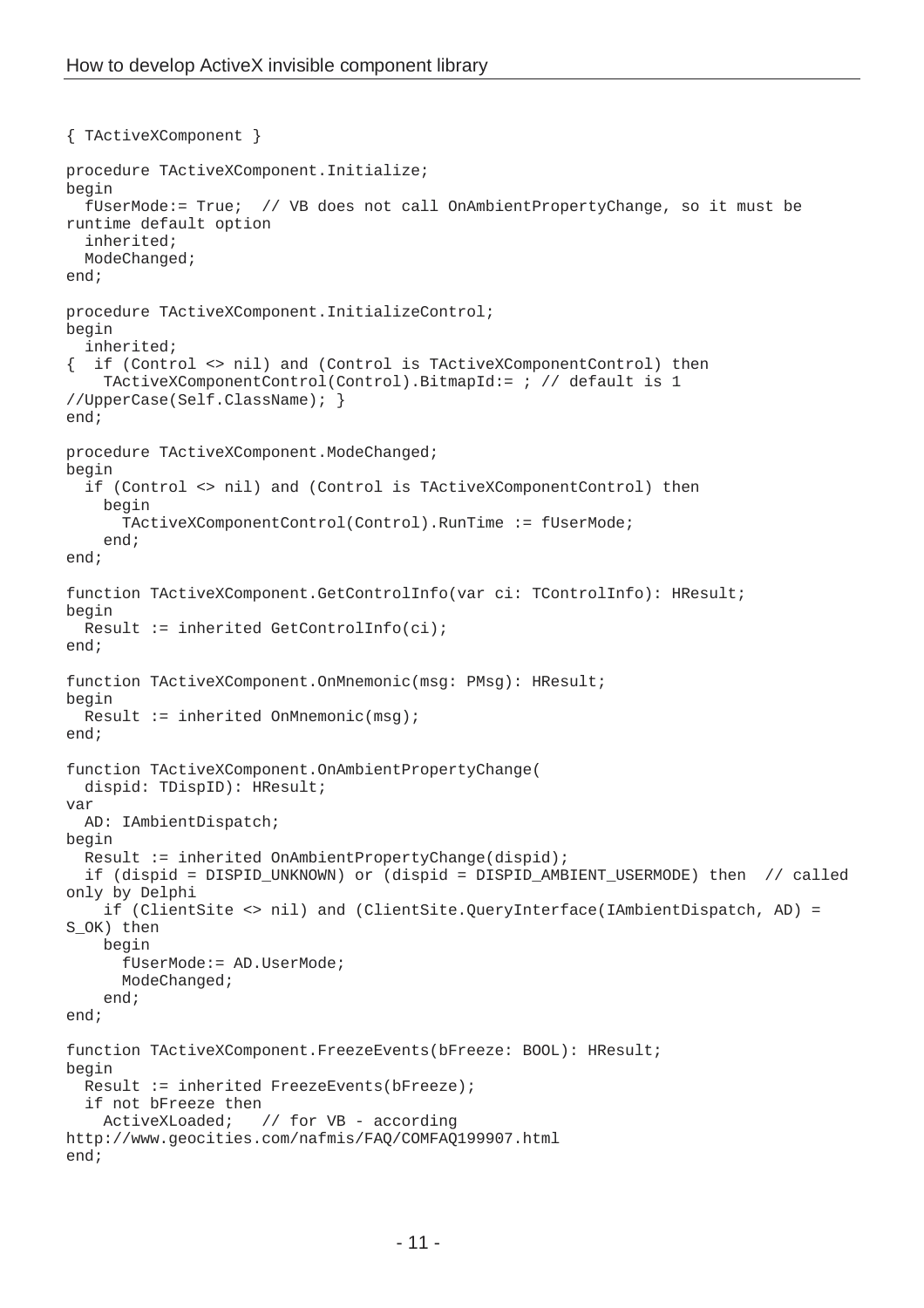```
procedure TActiveXComponent.ActiveXLoaded; 
begin 
end; 
{ TActiveXComponentControl } 
constructor TActiveXComponentControl.Create(AOwner: TComponent); 
begin 
   inherited Create(AOwner); 
   if AOwner is TWinControl then 
    Parent := (AOwner as TWinControl);
  Width := 26;Height := 26; ControlStyle:= [csOpaque, csFixedWidth, csFixedHeight, csNoStdEvents {, 
csReplicatable, {csNoDesignVisible}]; 
   Constraints.MaxHeight:= Width; 
   Constraints.MinHeight:= Width; 
   Constraints.MaxHeight:= Height; 
   Constraints.MinHeight:= Height; 
   Visible:= False; 
  fBitmapId := 1;end; 
procedure TActiveXComponentControl.Paint; 
begin 
   inherited Paint; 
// if not RunTime then // visibility is controled by ActiveX, 
// if tested here - MS Visual *, Excel does not show icon in designed if project 
being reloaded (even placing works OK) 
     DesignPaint; 
end; 
procedure TActiveXComponentControl.DesignPaint; 
var 
   PaintRect: TRect; 
   Bmp: TBitmap; 
begin 
  PaintRect := Rect(1, 1, Width, Height); Bmp:= TBitmap.Create; 
   try 
     Bmp.LoadFromResourceId(hInstance, fBitmapId); 
     Canvas.StretchDraw(PaintRect, Bmp); 
   finally 
     Bmp.Free; 
   end; 
  { Canvas.Pen.Style := psDot; 
   Canvas.Brush.Style := bsClear; 
  Canvas.Rectangle( 0, 0, Width, Height); }
end; 
procedure TActiveXComponentControl.SetRunTime(const Value: Boolean); 
begin 
   Visible:= not Value; 
   SetDesigning(not Value, True); 
   Repaint; 
end; 
function TActiveXComponentControl.GetRunTime: Boolean; 
begin 
   Result:= not (csDesigning in ComponentState); 
end;
```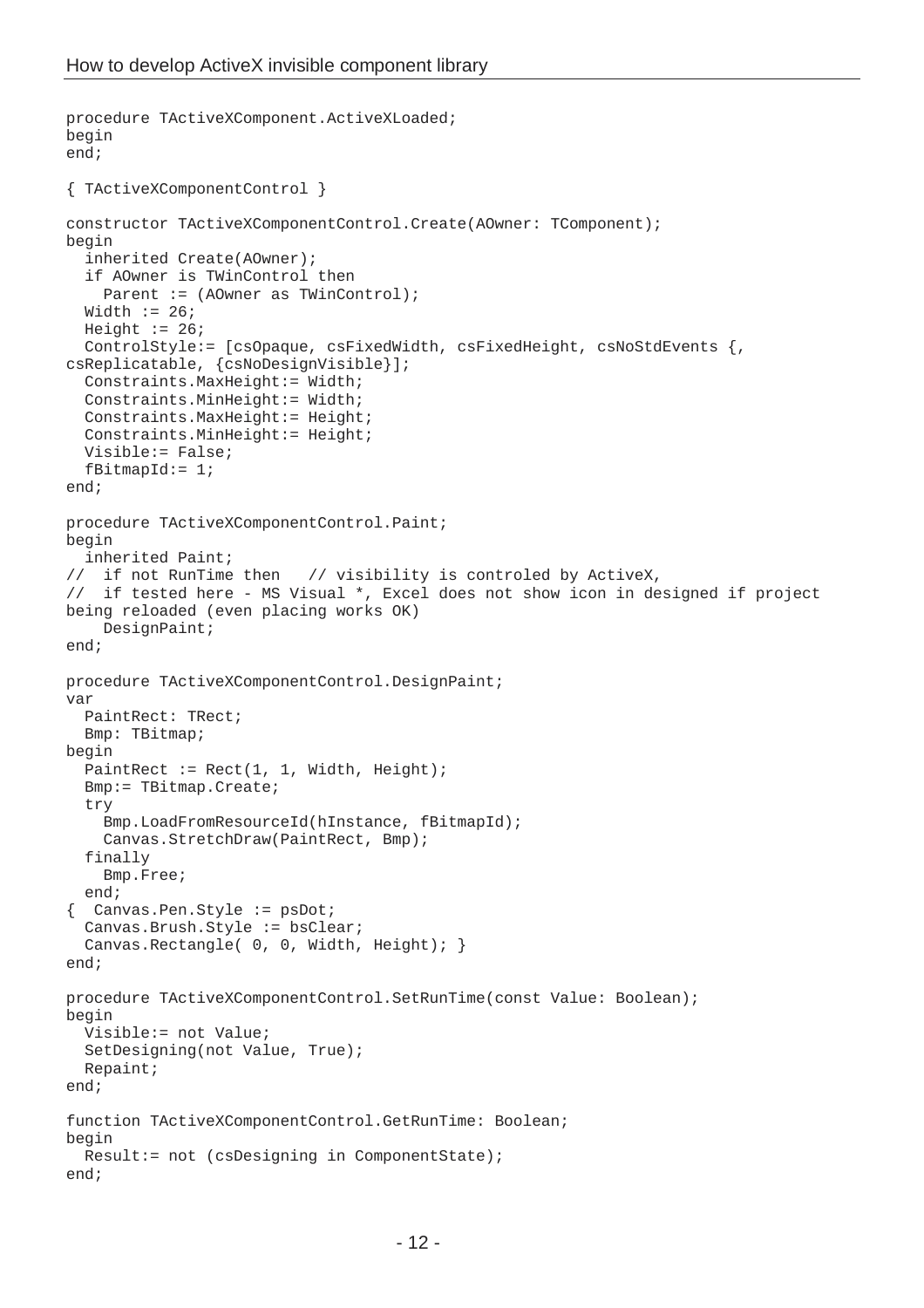```
{ TActiveXComponentFactory } 
constructor TActiveXComponentFactory.Create(ComServer: TComServerObject; 
   ActiveXControlClass: TActiveXControlClass; const ClassID: TGUID; 
   ToolboxBitmapID: Integer; const LicStr: string; MiscStatus: Integer; 
   ThreadingModel: TThreadingModel); 
begin 
   inherited Create(ComServer, ActiveXControlClass, TActiveXComponentControl, ClassID, 
ToolboxBitmapID, LicStr, 
   MiscStatus or OLEMISC_SIMPLEFRAME or OLEMISC_ACTSLIKELABEL or 
OLEMISC_INVISIBLEATRUNTIME, 
   ThreadingModel); 
end;
```
end.

## **5.2. MyInvisibleComponentXImpl.pas**

```
unit MyInvisibleComponentXImpl; 
{.$WARN SYMBOL_PLATFORM OFF} 
interface 
uses 
   Windows, ActiveX, Classes, StdCtrls, SysUtils, 
  ComServ, StdVCL, AXCtrls, AxCmps, MyInvisibleComponentXLibrary_TLB;
type 
   TMyInvisibleComponentX = class(TActiveXComponent, IMyInvisibleComponentX) 
   private 
     { Private declarations } 
     FMyInvisibleComponent: TStringList; 
     FEvents: IMyInvisibleComponentXEvents; 
     fLastErrorStr: string; 
     procedure ChangeEvent(Sender: TObject); 
   protected 
     { Protected declarations } 
     procedure DefinePropertyPages(DefinePropertyPage: TDefinePropertyPage); override; 
     procedure EventSinkChanged(const EventSink: IUnknown); override; 
     procedure InitializeControl; override; 
     function Get_Params: IStrings; safecall; 
    procedure Set Params(const Value: IStrings); safecall;
     function GetParam(const Name: WideString): WideString; safecall; 
     procedure SetParam(const Name, Value: WideString); safecall; 
    function Get LastErrorStr: WideString; safecall;
     function Delete(aIndex: Integer): WordBool; safecall; 
   end; 
implementation 
uses ComObj; 
{ TMyInvisibleComponentX } 
procedure TMyInvisibleComponentX.ChangeEvent(Sender: TObject); 
begin 
   if FEvents <> nil then
```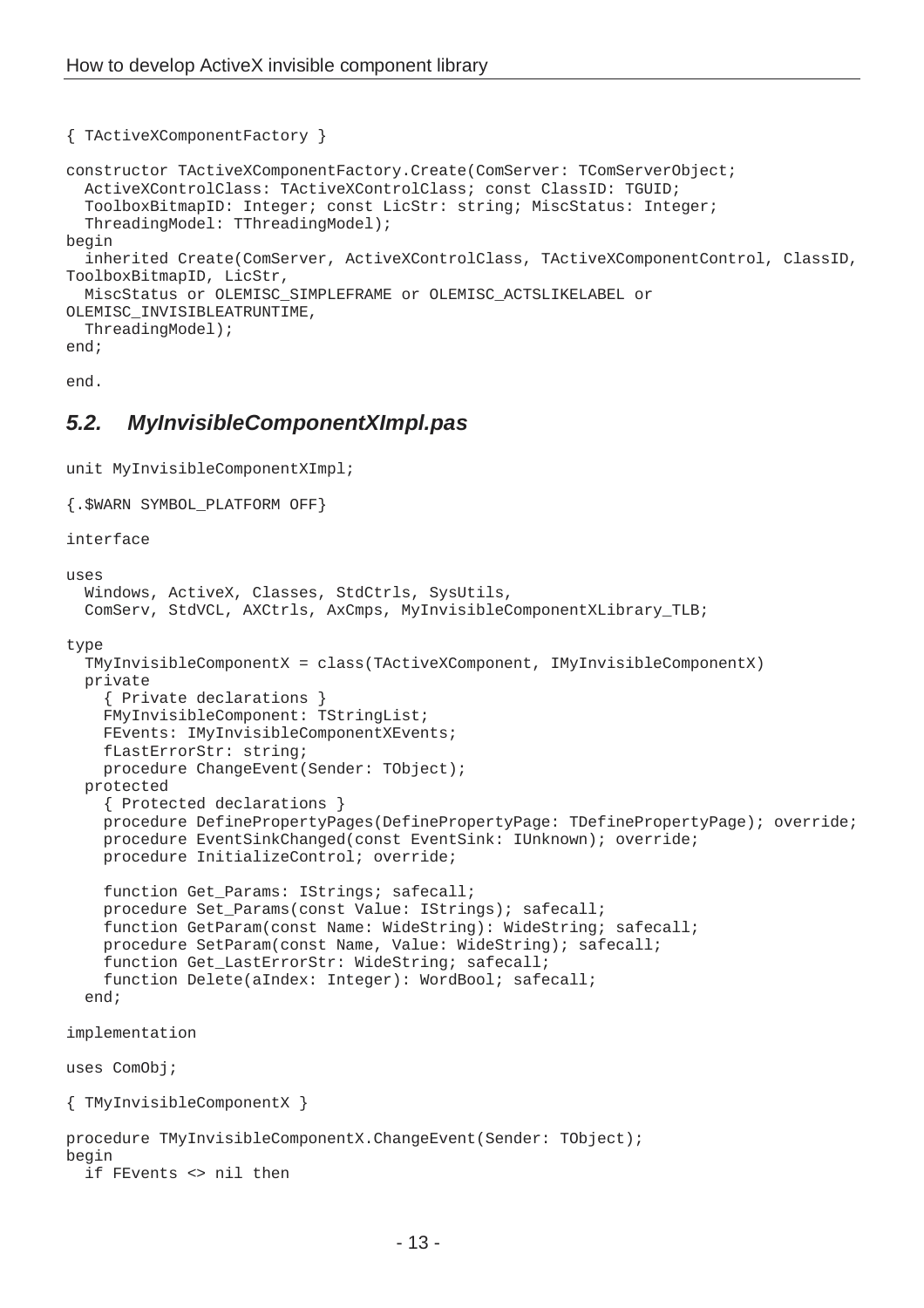```
 begin 
     try 
       FEvents.OnChange(); 
     except 
     end; 
   end; 
end; 
procedure TMyInvisibleComponentX.DefinePropertyPages(DefinePropertyPage: 
TDefinePropertyPage); 
begin 
   DefinePropertyPage( Class_DStringPropPage ); 
   {TODO: Define property pages here. Property pages are defined by calling 
     DefinePropertyPage with the class id of the page. For example, 
       DefinePropertyPage(Class_MyInvisibleComponentXPage); } 
end; 
procedure TMyInvisibleComponentX.EventSinkChanged(const EventSink: IUnknown); 
begin 
   FEvents := EventSink as IMyInvisibleComponentXEvents; 
end; 
function TMyInvisibleComponentX.Get_LastErrorStr: WideString; 
begin 
   Result:= fLastErrorStr; 
end; 
function TMyInvisibleComponentX.Get_Params: IStrings; 
begin 
   GetOleStrings(FMyInvisibleComponent, Result); 
end; 
function TMyInvisibleComponentX.GetParam( 
   const Name: WideString): WideString; 
begin 
   Result:=FMyInvisibleComponent.Values[Name]; 
end; 
procedure TMyInvisibleComponentX.InitializeControl;
begin 
   inherited; 
   FMyInvisibleComponent:= TStringList.Create({if required an Owner use Control}); 
   FMyInvisibleComponent.OnChange := ChangeEvent; 
end; 
procedure TMyInvisibleComponentX.Set_Params(const Value: IStrings); 
begin 
   SetOLEStrings(FMyInvisibleComponent, Value); 
end; 
procedure TMyInvisibleComponentX.SetParam(const Name, Value: WideString); 
begin 
   FMyInvisibleComponent.Values[Name]:= Value; 
end; 
function TMyInvisibleComponentX.Delete(aIndex: Integer): WordBool; 
begin 
   try 
     FMyInvisibleComponent.Delete(0); // raises exception if index out of item range 
     Result:= True; 
   except
```